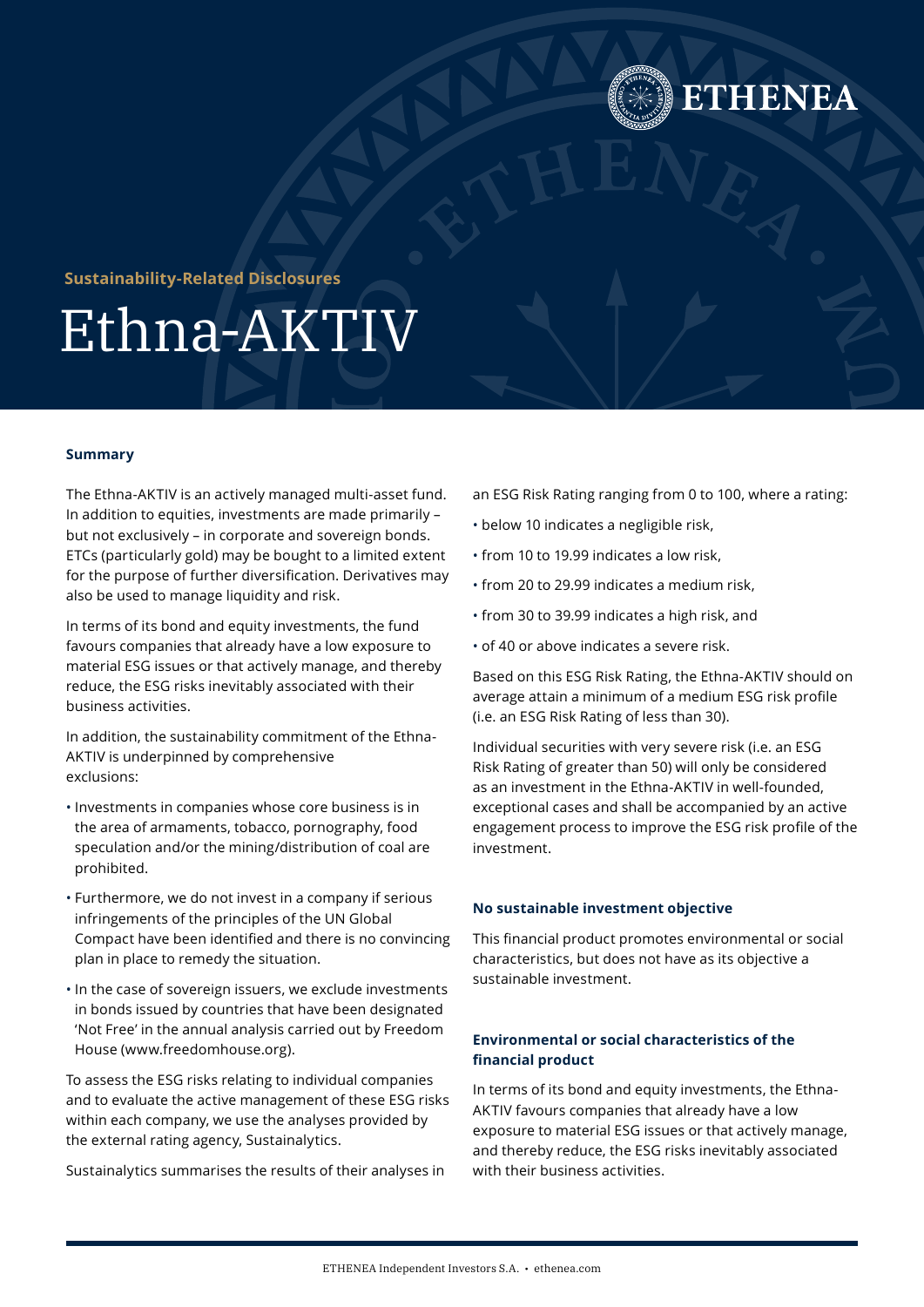

In addition, the sustainability commitment of the Ethna-AKTIV is underpinned by comprehensive exclusions:

- Investments in companies whose core business is in the area of armaments, tobacco, pornography, food speculation and/or the mining/distribution of coal are prohibited.
- Furthermore, we do not invest in a company if serious infringements of the principles of the UN Global Compact have been identified and there is no convincing plan in place to remedy the situation.
- In the case of sovereign issuers, we exclude investments in bonds issued by countries that have been designated 'Not Free' in the annual analysis carried out by Freedom House ([www.freedomhouse.org](https://freedomhouse.org/)).

#### **Investment strategy**

To assess the ESG risks relating to individual companies and to evaluate the active management of these ESG risks within each company, we use the analyses provided by the external rating agency, Sustainalytics.

Sustainalytics summarises the results of their analyses in an ESG Risk Rating ranging from 0 to 100, where a rating:

- below 10 indicates a negligible risk,
- from 10 to 19.99 indicates a low risk,
- from 20 to 29.99 indicates a medium risk,
- from 30 to 39.99 indicates a high risk, and
- of 40 or above indicates a severe risk.

Based on this ESG Risk Rating, the Ethna-AKTIV should on average attain a minimum of a medium ESG risk profile (i.e. an ESG Risk Rating of less than 30).

Individual securities with very severe risk (i.e. an ESG Risk Rating of greater than 50) will only be considered as an investment in the Ethna-AKTIV in well-founded, exceptional cases and shall be accompanied by an active engagement process to improve the ESG risk profile of the investment. Individual securities with very severe risk account for around 3% of the investment universe.

In addition, the product-related and normative exclusions

listed in the previous point are taken into account within the framework of the investment strategy. These exclusions reduce the global investment universe by around 10%.

As part of the investment process, we also verify whether the companies in which we invest follow good governance practices. In this regard, our ESG policy provides several screening mechanisms, such as checking for controversies and compliance with the UN Global Compact. These in turn lead to subsequent escalation levels ranging from various engagement options to strict exclusion of non-compliant companies (you will find a link to the ESG Policy at the end of this document).

#### **Proportion of investments**

The Ethna-AKTIV is an actively managed multi-asset fund. In addition to equities, investments are made primarily – but not exclusively – in corporate and sovereign bonds. ETCs (particularly gold) may be bought to a limited extent for the purpose of further diversification. Derivatives may also be used to manage liquidity and risk. The concrete weighting of the individual asset classes depends on the market assessment of the Portfolio Managers and may be subject to fluctuations over time. The limit for equity investments set out in the prospectus is 49% of the fund's assets. For corporate bonds, a weighting of between 0% and 100% is possible, while up to 20% can be invested in commodities, of which a maximum of 10 % can be invested in a single commodity.

The aforementioned sustainability objectives of the fund, which consist of a comprehensive combination of environmental, social and governance aspects, can be implemented primarily in investments in equities and corporate bonds. Generally, these are well represented in the analyses provided by Sustainalytics, which cover more than 12,000 companies worldwide. In the event that less than 51% of the fund's company-related direct investments are covered by an ESG Risk Rating calculated by Sustainalytics, the Portfolio Managers must prepare their own analyses with comparable results or select alternative investments with an existing ESG Risk Rating.

Indirect investments in equities or corporate bonds, in particular through other investment funds or ETFs, are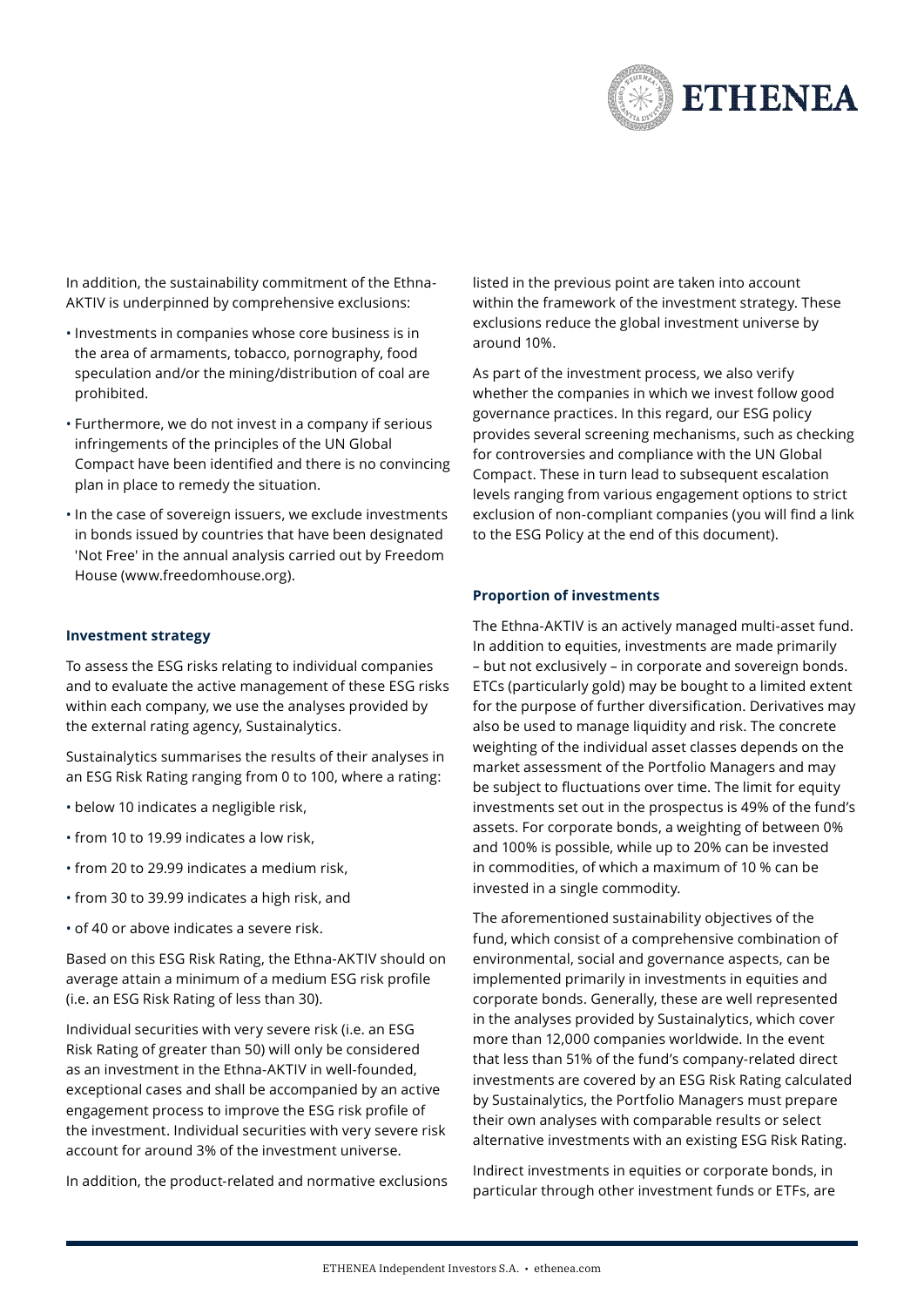

limited to a maximum of 10%.

Sovereign bonds are not directly affected by the sustainability goals outlined, but are subject to a strict social exclusion criterion (exclusion of countries designated 'Not Free').

Any ETCs or derivatives used are also not intended as active instruments for achieving the sustainability goals outlined.

Sustainable investments within the scope of Regulation (EU) 2019/2088 are not explicitly intended.

#### **Monitoring of environmental or social characteristics**

The ESG Risk Ratings are monitored pre trade by the Portfolio Manager responsible for the fund and this is evaluated on a daily basis post trade by means of a specific ESG report. Exclusions are monitored both pre and post trade by an investment compliance system.

In addition, there are plans to publish a client report (ESG factsheet) accessible via the website, which contains the average ESG Risk Rating of the fund, as well as a distribution diagram of the ESG Risk Ratings of all direct investments in equities and corporate bonds held in the fund.

#### **Methodologies**

ESG Risk Ratings from the external rating agency, Sustainalytics (a Morningstar subsidiary), enhance the decision-making process by providing an in-depth assessment of a company's exposure to sustainabilityrelated factors, such as environmental, social and governance issues.

A company's ESG Risk Rating is ranked globally across the entire analysed universe of more than 12,000 companies. The rating takes a company's individual exposure to material ESG issues into account and includes the company's active management of these risks in the final rating. Ratings of different sectors are therefore directly comparable with each other, so that at portfolio level there is an indication of the sustainability of the fund as a whole. Key influencing factors are: corporate governance, product governance, business ethics, access

to basic services, human capital, bribery and corruption, emissions, effluents and waste, and occupational health and safety.

Comprehensive and clear explanations of the methodology used by Sustainalytics are available on their website [www.sustainalytics.com.](https://www.sustainalytics.com/)

#### **Data sources and processing**

The primary data source is the external rating provider, Sustainalytics. The requisite data is imported daily via an application programming interface (API) into the internal data collection of ETHENEA's Risk & Data Management Department, its quality is then checked in accordance with internal standards before the data is processed further.

Both the majority of the exclusions used and the ESG Risk Rating are based on data from Sustainalytics.

Once a year, the new country ratings from Freedom House [\(www.freedomhouse.org\)](https://freedomhouse.org/) for the exclusion of sovereign issuers are manually added to the internal data collection.

Estimated data is not used.

#### **Limitations to methodologies and data**

So far, smaller companies rarely report on ESG-related risks and the measures taken in response, so the data situation there is more difficult and there is a risk that smaller companies will receive a weaker ESG rating from Sustainalytics or that no ESG rating will be available.

However, in practice this does not restrict the fund as it primarily invests in large-cap blue chips.

#### **Due diligence**

The ESG Risk Ratings are monitored pre trade by the Portfolio Manager responsible for the fund and this is evaluated on a daily basis post trade by means of a specific ESG report. Exclusions are monitored both pre and post trade by an investment compliance system.